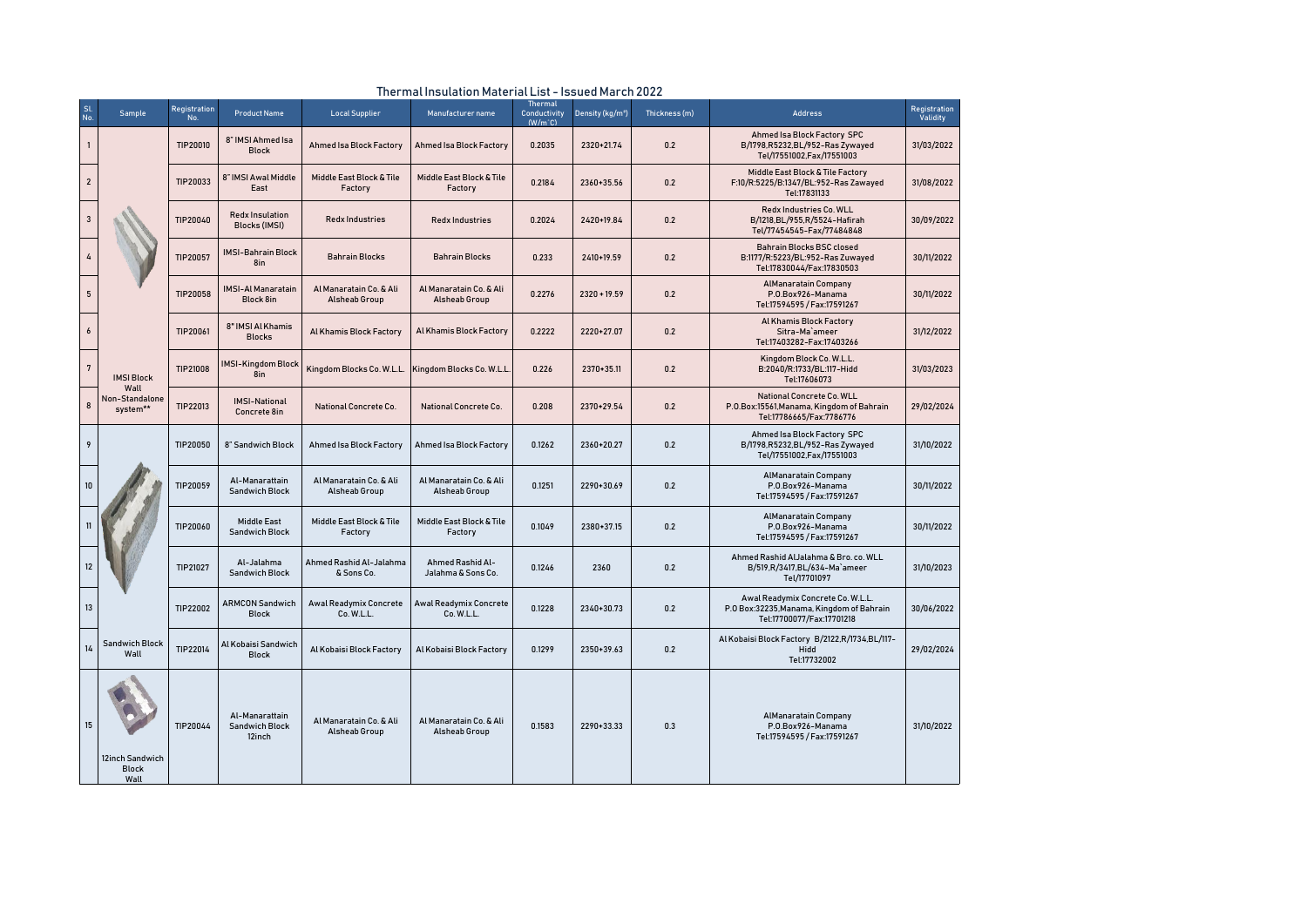| $16\,$ |                                                        | TIP20038 | <b>National Concrete 8'</b><br><b>Slotted Block</b>                       | National Concrete Co.                        | National Concrete Co.                                            | 0.2997 | 2440+15.48 | 0.2  | National Concrete Co. WLL<br>P.O Box:15561, Manama, Kingdom of Bahrain<br>Tel:17786665/Fax:77211188                          | 30/09/2022 |
|--------|--------------------------------------------------------|----------|---------------------------------------------------------------------------|----------------------------------------------|------------------------------------------------------------------|--------|------------|------|------------------------------------------------------------------------------------------------------------------------------|------------|
| 17     |                                                        | TIP20039 | National Concrete 10'<br><b>Slotted Block</b>                             | <b>National Concrete Co.</b>                 | <b>National Concrete Co.</b>                                     | 0.3278 | 2380+14.7  | 0.25 | <b>National Concrete Co. WLL</b><br>P.O Box:15561, Manama, Kingdom of Bahrain<br>Tel:17786665/Fax:77211189                   | 30/09/2022 |
| 18     |                                                        | TIP20045 | 8" Slotted Block                                                          | <b>Bahrain Blocks</b>                        | <b>Bahrain Blocks BSC</b><br>Closed Kingdom of<br><b>Bahrain</b> | 0.2883 | 2400+13    | 0.2  | <b>Bahrain Blocks BSC closed</b><br>B:1177/R:5223/BL:952-Ras Zuwayed<br>Tel:17830044/Fax:17830503                            | 31/10/2022 |
| 19     |                                                        | TIP21002 | 8" Slotted Block                                                          | Kingdom Blocks Co. W.L.L.                    | Kingdom Blocks Co. W.L.L                                         | 0.282  | 2360+10.94 | 0.2  | Kingdom Block Co. W.L.L.<br>B:2040/R:1733/BL:117-Hidd<br>Tel:17606073                                                        | 31/01/2023 |
| 20     |                                                        | TIP21032 | <b>Middle East</b><br><b>Insertions Concrete</b><br><b>Block</b>          | <b>Middle East Block Factory</b>             | <b>Middle East Block Factory</b>                                 | 0.2572 | 2370+29.42 | 0.2  | <b>Middle East Block Factory</b><br>Shop:10/B:1347/R:5225/BL:952 Ras zuwayed<br>Tel:17381133/Fax:17381166                    | 30/11/2023 |
| 21     | <b>Slotted Block</b><br>Wall                           | TIP22003 | 8" Slotted Block                                                          | RedX Industries Co. W.L.L.                   | RedX Industries Co. W.L.L                                        | 0.2932 | 2300+41.35 | 0.2  | Redx Industries Co. WLL<br>B/1218, BL/955, R/5524-Hafirah<br>Tel/77454545-Fax/77484848                                       | 31/01/2024 |
| 22     | Non-Standalone<br>system**                             | TIP22004 | 8" Slotted Block                                                          | RedX Industries Co. W.L.L.                   | RedX Industries Co. W.L.L                                        | 0.2698 | 2310+41.35 | 0.19 | Redx Industries Co. WLL<br>B/1218, BL/955, R/5524-Hafirah<br>Tel/77454545-Fax/77484848                                       | 31/01/2024 |
| 23     |                                                        | TIP20016 | IBS light weight<br><b>Autoclaved Aerated</b><br>Concrete (AAC)<br>blocks | <b>Insulated Building Systems</b><br>Factory | <b>Insulated Building</b><br>Systems Factory, Bahrain            | 0.116  | 538.15     | 0.2  | Insulated Building Systems Factory W.L.L.<br>P.O.Box 10195 Ras Zuwayed - Kingdom of Bahrain<br>Tel: 17736611 - Fax: 17735161 | 30/04/2022 |
| 24     |                                                        | TIP20018 | Espac Autoclaved<br>aerated concrete<br>blocks                            | Dilla Décor Co. WLL                          | <b>Espac Company</b>                                             | 0.1306 | 469.5      | 0.25 | Dilla Décor Co. W.L.L.<br>B/1548, R/4338, BL/243-Arad - Kingdom of Bahrain<br>Mob: 66661888                                  | 30/04/2022 |
| 25     |                                                        | TIP20022 | Kingdom Autoclaved<br>aerated concrete<br>blocks                          | <b>Kingdom Blocks</b>                        | Kingdom Blocks, Bahrain                                          | 0.1084 | 437        | 0.2  | Kingdom Block Co. W.L.L.<br>B:2040/R:1733/BL:117-Hidd<br>Tel:17606073                                                        | 31/05/2022 |
| 26     |                                                        | TIP21005 | 10 inch Autoclaved<br>aerated concrete<br>blocks                          | <b>Kingdom Blocks</b>                        |                                                                  | 0.1084 | 437        | 0.25 | Kingdom Block Co. W.L.L.<br>B:2040/R:1733/BL:117-Hidd                                                                        | 23/02/2023 |
|        |                                                        |          | 12 inch Autoclaved<br>aerated concrete<br>blocks                          |                                              | <b>Kingdom Blocks</b>                                            |        |            | 0.3  | Tel:17606073                                                                                                                 |            |
| 27     | <b>AAC Block</b><br>Wall                               | TIP21030 | IBS light weight<br><b>Autoclaved Aerated</b><br>Concrete (AAC)<br>blocks | <b>Insulated Building Systems</b><br>Factory | <b>Insulated Building</b><br>Systems Factory, Bahrain            | 0.1092 | 397.41     | 0.2  | Insulated Building Systems Factory W.L.L.<br>P.O.Box 10195 Ras Zuwayed - Kingdom of Bahrain<br>Tel: 17736611 - Fax: 17735161 | 31/05/2022 |
| 28     |                                                        | TIP20029 | Kingdom Autoclaved<br>aerated concrete<br>blocks                          | <b>Kingdom Blocks</b>                        | Kingdom Blocks, Bahrain                                          | 0.1084 | 437        | 0.1  | Kingdom Block Co. W.L.L.<br>B:2040/R:1733/BL:117-Hidd<br>Tel:17606073                                                        | 31/07/2022 |
| 29     | <b>AAC Block</b><br>Wall<br>Non-Standalone<br>system** | TIP20030 | Kingdom Autoclaved<br>aerated concrete<br>blocks                          | <b>Kingdom Blocks</b>                        | Kingdom Blocks, Bahrain                                          | 0.1084 | 437        | 0.15 | Kingdom Block Co. W.L.L.<br>B:2040/R:1733/BL:117-Hidd<br>Tel:17606073                                                        | 31/07/2022 |
| 30     | <b>PERSONAL PROPERTY</b><br><b>Thermo Block</b>        | TIP20034 | Thermo Block (8")                                                         | Kingdom Blocks Co. W.L.L.                    | Kingdom Blocks Co. W.L.L                                         | 0.208  | 2330+450   | 0.2  | Kingdom Block Co. W.L.L.<br>B:2040/R:1733/BK:117-Hidd<br>Tel:17606073                                                        | 31/08/2022 |
|        | Wall                                                   |          |                                                                           |                                              |                                                                  |        |            |      |                                                                                                                              |            |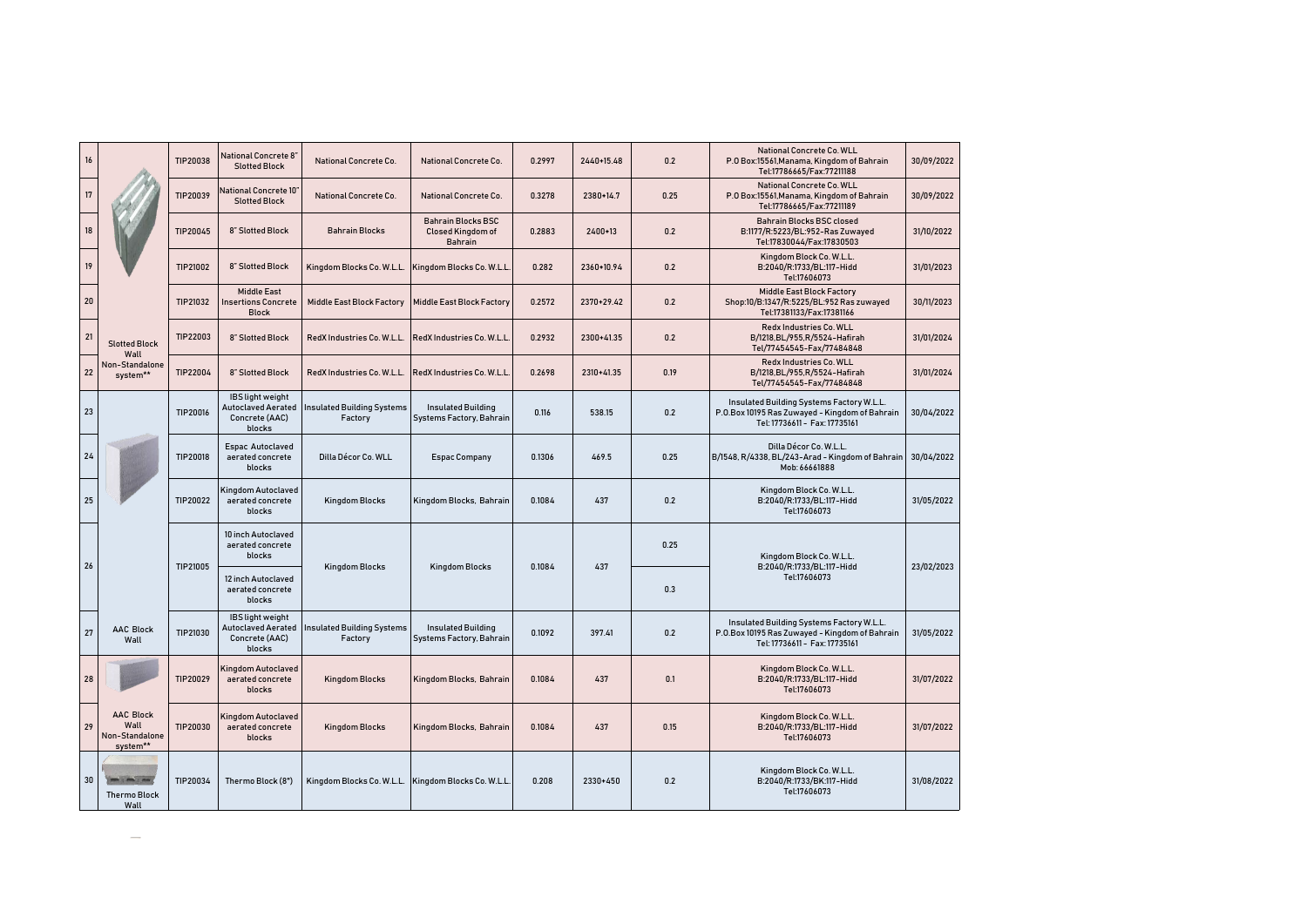| 31 |                                                                    | TIP20019 | <b>Precast Aerated</b><br>Concrete (PAC) Wall       | Dilla Décor Co. WLL                            | <b>Espac Company</b>                                               | 0.1436 | 497.81     | 0.25 | Dilla Décor Co. W.L.L.<br>B/1548, R/4338, BL/243-Arad - Kingdom of Bahrain 30/04/2022            |            |
|----|--------------------------------------------------------------------|----------|-----------------------------------------------------|------------------------------------------------|--------------------------------------------------------------------|--------|------------|------|--------------------------------------------------------------------------------------------------|------------|
|    | <b>PAC Wall Panel</b><br>Wall                                      |          | Panel                                               |                                                |                                                                    | 0.1715 | 597.65     | 0.3  | Mob: 66661888                                                                                    |            |
| 32 |                                                                    | TIP20020 | <b>Precast Aerated</b><br>Concrete (PAC) Roof       | Dilla Décor Co. WLL                            | <b>Espac Company</b>                                               | 0.1436 | 497.81     | 0.3  | Dilla Décor Co. W.L.L.<br>B/1548, R/4338, BL/243-Arad - Kingdom of Bahrain 30/04/2022            |            |
|    | <b>PAC Roof Slab</b><br>Roof/Ceiling<br>Non-Standalone<br>system** |          | Slab                                                |                                                |                                                                    | 0.1715 | 597.65     | 0.3  | Mob: 66661888                                                                                    |            |
| 33 | 8inch<br>Lightweight block<br>(Leca + EPS)<br>Wall                 | TIP20055 | 8inch Lightweight<br>block (Leca + EPS)             | Al Manaratain Company &<br>Ali Shaab Grouo WLL | Al Manaratain Company &<br>Ali Shaab Grouo WLL                     | 0.1113 | 1170+24.47 | 0.2  | Al Manaratain Company & Ali Al Shaab Group WLL<br>P.O Box926-Manama<br>Tel:17594595-Fax:17591267 | 30/11/2022 |
|    | Smart Wall<br>Masonry<br>(Panel A and B)<br>Wall                   | TIP20051 | <b>Smart Wall Masonry</b><br>Panel A and B          | <b>Green Products Industries</b><br>W.L.L      | Smart Insulation and<br>Finishing System LLC,<br><b>UAE</b>        | 0.053  | 181.5      | 0.2  | <b>Green Products Industries WLL</b><br>B:1923/R:5146/BL:951-Askar<br>Tel:77377707/Fax:77377747  | 30/11/2022 |
| 35 | <b>Smart Wall</b><br>Masonry<br>(Panel A and B)<br>Wall            | TIP21017 | <b>Smart Wall Masonry</b><br>(Panel A and B)<br>2.0 | <b>Green Products Industries</b><br>W.L.L      | <b>Smart Insulation and</b><br>Finishing System LLC,<br><b>UAE</b> | 0.053  | 181.5      | 0.10 | Green Products Industries WLL<br>B:1923/R:5146/BL:951-Askar<br>Tel:77377707/Fax:77377748         | 31/07/2023 |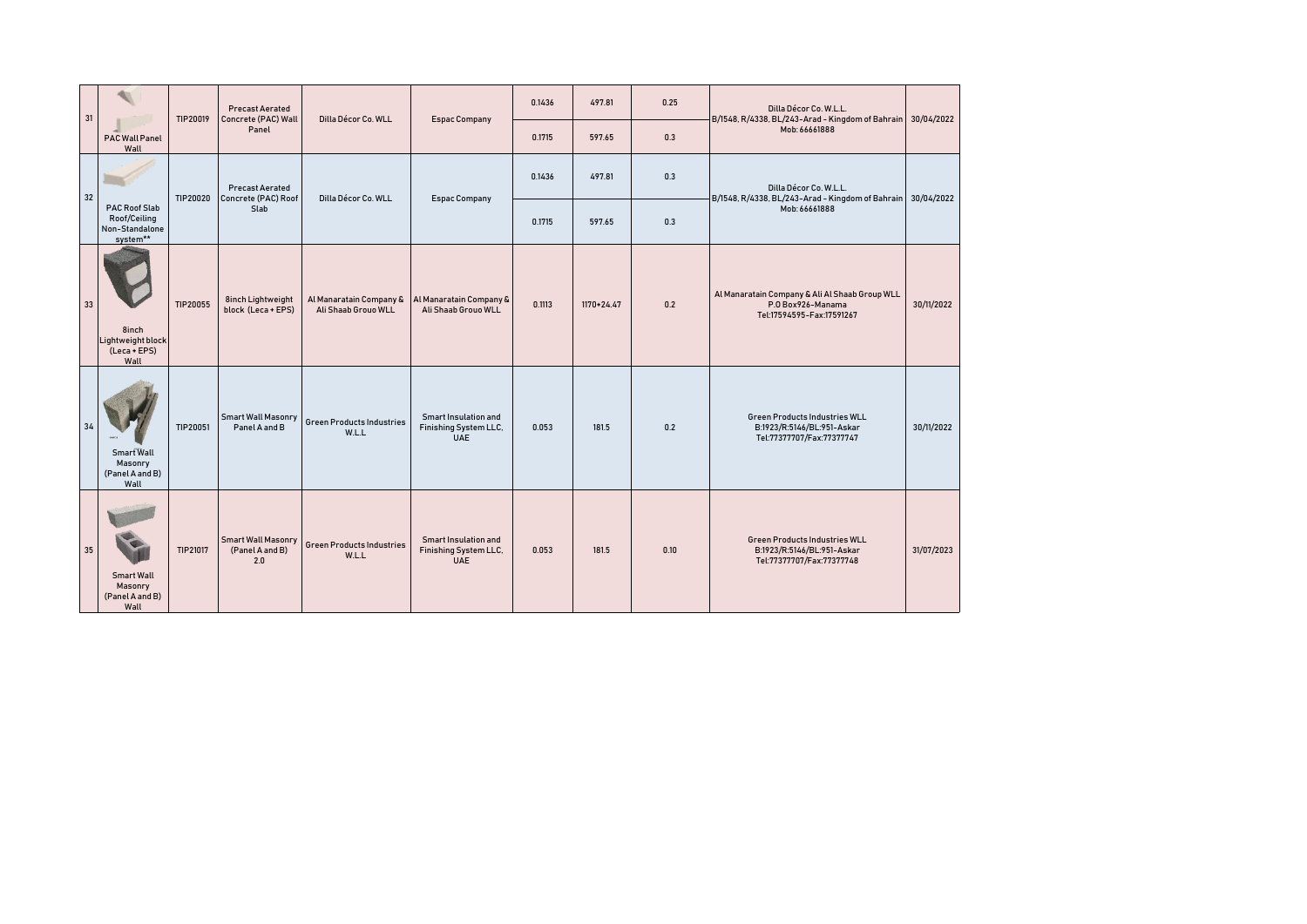| 36 |                                      | TIP20041 | Extruded<br>Polystyrene | <b>Bahrain Polystyrene</b><br>Factory | <b>Bahrain Polystyrene</b><br>Factory                       | 0.0352 | 34.54 | 0.05 for Wall  | <b>Bahrain Polystyrene Factory</b><br>B:92/R:19/BL:115-Hidd                                                      | 30/09/2022 |
|----|--------------------------------------|----------|-------------------------|---------------------------------------|-------------------------------------------------------------|--------|-------|----------------|------------------------------------------------------------------------------------------------------------------|------------|
|    |                                      |          |                         |                                       |                                                             |        |       | 0.105 for Roof | Tel:17735707                                                                                                     |            |
|    |                                      |          |                         |                                       |                                                             | 0.0308 | 37.15 | 0.05 for wall  |                                                                                                                  |            |
| 37 |                                      | TIP20043 | Extruded                | <b>Bin Sanad International</b>        | <b>Emirates Polystyrene</b>                                 |        |       | 0.1 for Roof   | Bin Sanad International Trading est.<br>Office/32,B/100,R402, Block/304-Manama                                   | 30/09/2022 |
|    |                                      |          | Polystyrene             | Trading est.                          | Factory                                                     | 0.0304 | 45.52 | 0.05 for wall  | Tel:39584838                                                                                                     |            |
|    |                                      |          |                         |                                       |                                                             |        |       | 0.1 for Roof   |                                                                                                                  |            |
| 38 |                                      | TIP21001 | Extruded<br>Polystyrene | <b>Mercury Contracting Centre</b>     | <b>Bitumat Company LTD.</b>                                 | 0.0309 | 34.14 | 0.05 for wall  | <b>Mercury Contracting Centre</b><br>P.O Box-26439 Manama-Bahrain                                                | 31/01/2023 |
|    |                                      |          |                         |                                       |                                                             |        |       | 0.1 for Roof   | Tel:17742858/Fax:17742757                                                                                        |            |
| 39 |                                      | TIP22007 | Extruded                | Kavalani & Sons                       | Fabco Plastic Factory Co.<br>Ltd.                           | 0.041  | 33.55 | 0.055 for wall | Kavalani & Sons WLL<br>P.O Box 71, B/2513, R/1535, BK/115-Hidd                                                   | 31/01/2024 |
|    |                                      |          | Polystyrene             |                                       |                                                             |        |       | 0.125 for Roof | T: 69990222 Fax:17910675                                                                                         |            |
|    |                                      |          |                         |                                       |                                                             | 0.0319 | 24.92 | 0.045 for wall |                                                                                                                  |            |
|    |                                      |          |                         |                                       |                                                             |        |       | 0.100 for Roof |                                                                                                                  |            |
|    |                                      |          |                         |                                       |                                                             | 0.029  | 27.14 | 0.040 for wall |                                                                                                                  |            |
| 40 |                                      | TIP22017 | <b>Isoboard XPS</b>     | Modern Trading Co. W.L.L.             | Isofoam Insulating<br>Materials Plants W.L.L.               |        |       | 0.090 for Roof | Modern Trading Co. W.L.L.<br>PO Box:20367, Manama, Kingdom of Bahrain                                            | 31/03/2024 |
|    |                                      |          | Insulation              |                                       | Kuwait                                                      | 0.0253 | 34.93 | 0.035 for wall | Tel: 17243655/17245289<br>Fax: 17275072                                                                          |            |
|    |                                      |          |                         |                                       |                                                             |        |       | 0.080 for Roof |                                                                                                                  |            |
|    | Extruded<br>Polystyrene              |          |                         |                                       |                                                             | 0.0245 | 42.95 | 0.035 for wall |                                                                                                                  |            |
|    | Wall/Roof                            |          |                         |                                       |                                                             |        |       | 0.075 for Roof |                                                                                                                  |            |
| 41 |                                      | TIP20032 | Expanded<br>Polystyrene | <b>Bahrain Polystyrene</b><br>Factory | <b>Bahrain Polystyrene</b><br>Factory                       | 0.041  | 17.74 | 0.06           | <b>Bahrain Polystyrene Factory</b><br>B:92/R:19/BL:115-Hidd<br>Tel:17735707                                      | 31/08/2022 |
| 42 |                                      | TIP20052 | Expanded<br>Polystyrene | <b>Bahrain Polystyrene</b><br>Factory | <b>Bahrain Polystyrene</b><br>Factory<br>Kingdom of Bahrain | 0.0371 | 22.8  | 0.05           | <b>Bahrain Polystyrene Factory</b><br>B:92/R:19/BL:115-Hidd<br>Tel:17735707                                      | 30/11/2022 |
| 43 |                                      | TIP21015 | Expanded<br>Polystyrene | Modern Trading Co. W.L.L.             | Plastbau Arabia LTD, Co.<br><b>KSA</b>                      | 0.0376 | 20.69 | 0.05           | Modern Trading Co. W.L.L.<br>PO Box:20367, Manama, Kingdom of Bahrain<br>Tel: 17243655/17245289<br>Fax: 17275072 | 30/06/2023 |
| 44 |                                      | TIP21024 | Expanded<br>Polystyrene | Noor Polystyrene Plant<br>Factory     | Noor Polystyrene Plant<br>Factory                           | 0.0372 | 22.58 | 0.05           | Noor Polystyrene Plant Factory<br>Factory:1553 / R:736 / BK:607 - Sitra<br>Tel:17731220/Fax:17731020             | 31/10/2023 |
| 45 | Expanded<br>Polystyrene<br>Wall/Roof | TIP22012 | Amna EPS                | Amna Insulations and<br>Chmicals      | Amna Politerm Blu BSC<br>Closed                             | 0.0395 | 19.34 | 0.055          | Amna Insulation & chemicals<br>B/4433, R/475, BK/604-Sitra<br>Kingdom of Bahrain<br>Tel: 17260053 / Fax:17731321 | 29/02/2024 |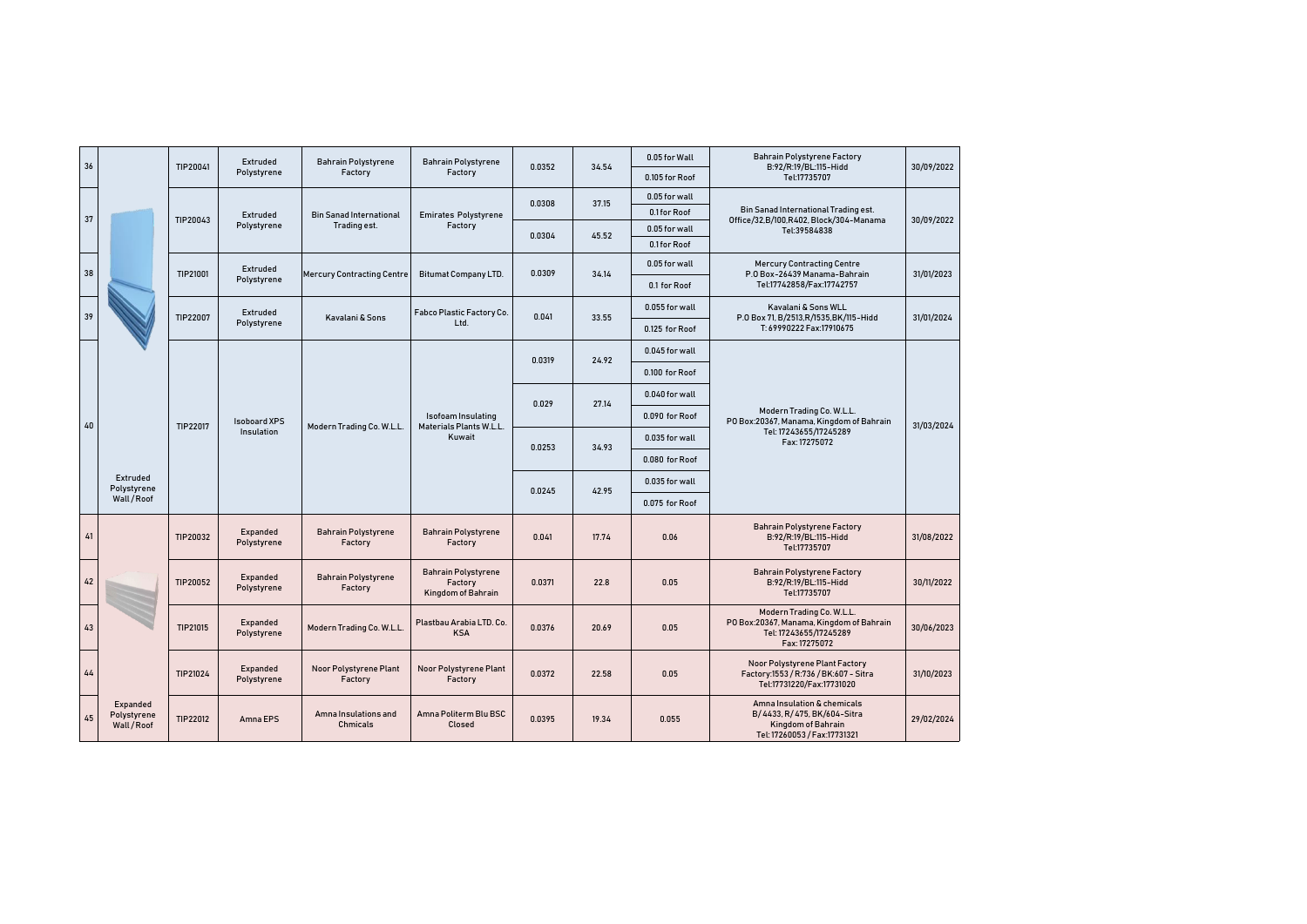|    |                        |          |                                               |                                                      |                                                | 0.0367 | 38.42  | 0.05 for Wall                                    |                                                                                                                  |            |
|----|------------------------|----------|-----------------------------------------------|------------------------------------------------------|------------------------------------------------|--------|--------|--------------------------------------------------|------------------------------------------------------------------------------------------------------------------|------------|
|    |                        |          |                                               |                                                      |                                                | 0.0405 | 52.1   | 0.11 for Roof<br>0.06 for Wall<br>0.12 for Roof  |                                                                                                                  |            |
|    |                        |          |                                               | <b>Alyusuf Building Materials</b>                    | Saudi International                            | 0.039  | 57.95  | 0.06 for Wall<br>0.12 for Roof                   | Modern Trading Co. W.L.L.<br>PO Box:20367, Manama, Kingdom of Bahrain                                            |            |
| 46 |                        | TIP20027 | Kimmco Rockwool                               | Co. W.L.L.                                           | <b>Insulation Manufacturing</b><br>Co.         | 0.0351 | 89.43  | 0.05 for Wall<br>0.11 for Roof                   | Tel: 17243655/17245289<br>Fax: 17275072                                                                          | 31/07/2022 |
|    |                        |          |                                               |                                                      |                                                | 0.0386 | 98.29  | 0.06 for Wall<br>0.12 for Roof                   |                                                                                                                  |            |
|    |                        |          |                                               |                                                      |                                                | 0.0375 | 132.4  | 0.05 for Wall<br>0.12 for Roof                   |                                                                                                                  |            |
|    |                        |          |                                               |                                                      |                                                | 0.0387 | 59.19  | 0.055 for Wall<br>0.115 for Roof                 |                                                                                                                  |            |
| 47 |                        | TIP22008 | Saudi Rockwool                                | Modern Trading Co. W.L.L.                            | Saudi Rockwool Factory                         | 0.0399 | 46.2   | 0.055 for Wall<br>0.12 for Roof                  | Modern Trading Co. W.L.L.<br>PO Box:20367, Manama, Kingdom of Bahrain                                            | 30/06/2022 |
|    |                        |          | Insulation                                    |                                                      | Co.                                            | 0.0414 | 51.15  | 0.06 for Wall<br>0.125 for Roof                  | Tel: 17243655/17245289<br>Fax: 17275072                                                                          |            |
|    |                        |          |                                               |                                                      |                                                | 0.036  | 79.63  | 0.05 for Wall<br>0.11 for Roof                   |                                                                                                                  |            |
|    |                        |          |                                               |                                                      |                                                | 0.0361 | 105.3  | 0.05 for Wall<br>0.11 for Roof                   | Modern Trading Co. W.L.L.                                                                                        |            |
| 48 |                        | TIP22009 | Saudi Rockwool<br>Insulation                  | Modern Trading Co. W.L.L.                            | Saudi Rockwool Factory<br>Co.                  |        |        | 0.055 for Wall                                   | PO Box:20367, Manama, Kingdom of Bahrain<br>Tel: 17243655/17245289                                               | 30/06/2022 |
|    |                        |          |                                               |                                                      |                                                | 0.0376 | 158.06 | 0.115 for Roof                                   | Fax: 17275072                                                                                                    |            |
| 49 |                        | TIP22010 | Saudi Rockwool<br>Insulation                  | Modern Trading Co. W.L.L.                            | Saudi Rockwool Factory<br>Co.                  | 0.042  | 34.01  | 0.06 for Wall<br>0.125 for Roof                  | Modern Trading Co. W.L.L.<br>PO Box:20367, Manama, Kingdom of Bahrain<br>Tel: 17243655/17245289<br>Fax: 17275072 | 30/06/2022 |
|    |                        |          |                                               |                                                      |                                                | 0.0391 | 116.54 | 0.055 for Wall                                   | Modern Trading Co. W.L.L.                                                                                        |            |
|    | 50                     | TIP22011 | Saudi Rockwool                                | Modern Trading Co. W.L.L.                            | Saudi Rockwool Factory                         | 0.039  | 100.87 | 0.12 for Roof<br>0.055 for Wall                  | PO Box:20367, Manama, Kingdom of Bahrain                                                                         | 30/06/2022 |
|    |                        |          | Insulation                                    |                                                      | Co.                                            | 0.0397 | 128.45 | 0.12 for Roof<br>0.055 for Wall<br>0.12 for Roof | Tel: 17243655/17245289<br>Fax: 17275072                                                                          |            |
|    |                        |          |                                               |                                                      |                                                | 0.035  | 95.75  | 0.05 for Wall<br>0.11 for Roof                   |                                                                                                                  |            |
|    |                        |          |                                               |                                                      |                                                | 0.0372 | 132.13 | 0.055 for Wall<br>0.115 for Roof                 |                                                                                                                  |            |
|    |                        |          |                                               |                                                      |                                                | 0.0404 | 43.25  | 0.055 for Wall<br>0.12 for Roof                  |                                                                                                                  |            |
|    |                        |          |                                               |                                                      |                                                | 0.0386 | 123.04 | 0.055 for Wall<br>0.12 for Roof                  |                                                                                                                  |            |
|    |                        |          |                                               |                                                      |                                                | 0.0387 | 157    | 0.055 for Wall<br>0.12 for Roof                  | Modern Trading Co. W.L.L.                                                                                        |            |
| 51 |                        | TIP22018 | Saudi Rockwool<br>Insulation                  | Modern Trading Co. W.L.L.                            | Saudi Rockwool Factory<br>Co.                  | 0.035  | 62.41  | 0.05 for Wall<br>0.11 for Roof                   | PO Box:20367, Manama, Kingdom of Bahrain<br>Tel: 17243655/17245289                                               | 31/03/2024 |
|    |                        |          |                                               |                                                      |                                                | 0.0362 | 58.42  | 0.05 for Wall<br>0.11 for Roof                   | Fax: 17275072                                                                                                    |            |
|    |                        |          |                                               |                                                      |                                                | 0.0375 | 59.4   | 0.055 for Wall<br>0.115 for Roof                 |                                                                                                                  |            |
|    |                        |          |                                               |                                                      |                                                | 0.0419 | 50.92  | 0.06 for Wall<br>0.125 for Roof                  |                                                                                                                  |            |
|    |                        |          |                                               |                                                      |                                                | 0.0379 | 70.37  | 0.055 for Wall<br>0.115 for Roof                 |                                                                                                                  |            |
|    | Rock wool<br>Wall/Roof |          |                                               |                                                      |                                                | 0.0387 | 100.29 | 0.055 for Wall<br>0.115 for Roof                 |                                                                                                                  |            |
| 52 |                        | TIP20053 | KPI POLYURETHANE<br>System                    | Kuwait Polyurethane<br>Industry Centre, Bahrain      | Kuwait Polyurethane<br>Industry Centre, Kuwait | 0.0262 | 33     | 0.08                                             | Kuwait Polyurethane Industry Centre<br>B/49, R/3401, BK/634-Maameer<br>Tel:17263542-Fax:17263542                 | 30/11/2022 |
| 53 |                        | TIP20054 | Voracor - Dow<br>Polyurethane Foam            | AGV General Trading Co.<br><b>WLL</b>                | Dow Europe GMBH                                | 0.0246 | 43.22  | 0.075                                            | AGV General Trading Co. WLL<br>B/118,R/6703,BK/367-Town Abudham<br>P.O Box 17267 Tel:34513882                    | 30/11/2022 |
| 54 |                        | TIP21016 | Huntsman PU Foam<br>Spray Insulation-<br>SP40 | Kavalani & Sons                                      | Huntsman<br><b>UAE</b>                         | 0.0242 | 47.41  | 0.075                                            | Kavalani & Sons WLL<br>P.O Box 71, B/2513, R/1535, BK/115-Hidd<br>T: 69990222 Fax:17910675                       | 30/06/2023 |
|    | 55                     | TIP21033 | Synthesia Premix-<br>7015                     | <b>Edama Bahrain Insulation</b>                      | Synthesia Internacional                        | 0.0298 | 51.31  | 0.09                                             | <b>Edama Bahrain construction</b><br>Office 11, Building 201, Road 58, Block 359-Zinj<br>Tel:17484815,           | 27/04/2022 |
|    | 56<br>PU Foam<br>Roof  | TIP22016 | <b>Bader PU Foam</b><br>Insulation            | <b>Bader Trading &amp;</b><br>Contracting Co. W.L.L. | Pearl Polyurethane<br>System LLC<br><b>UAE</b> | 0.0231 | 40.02  | 0.07                                             | Bader Trading & Contracting Co. WLL<br>B/819, R/5217, BK/652-Ras Zuwayed<br>Tel:17583161/Fax:17583121            | 31/03/2024 |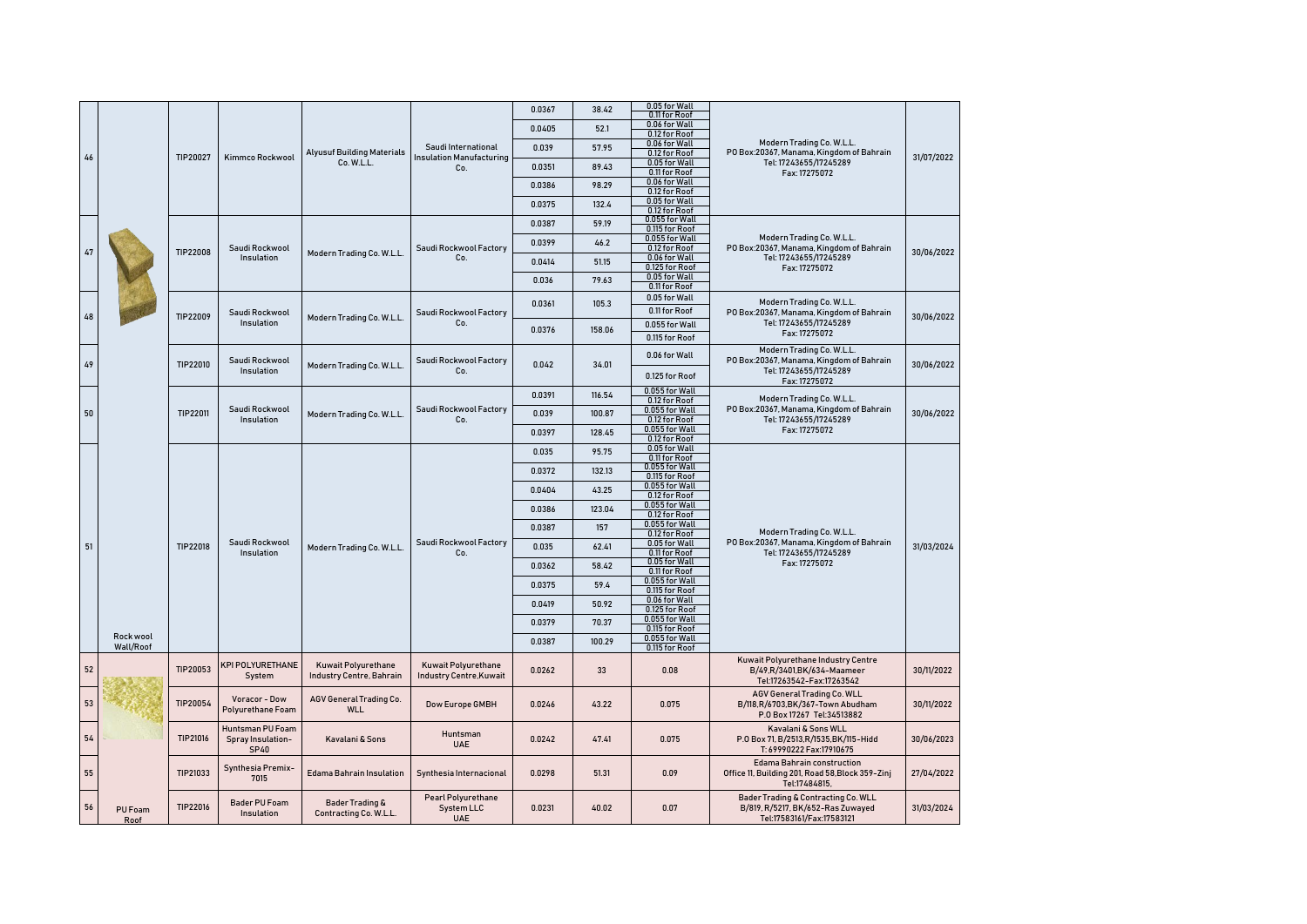| 57 | Perlite<br>Wall<br>Non-Standalone<br>system** | TIP21034 | <b>Gulf Perlite</b><br>Lightweight<br>Insulating                    | <b>Gulf Technical Contracting</b><br>WLL       | <b>Gulf Perlite LLC Dubai</b>                               | 0.0811 | 408   |               | Gulf Technical Contracting PO BOX:33600,<br>B/3633, R/996, BL/909<br>Riffa - Kingdom of Bahrain<br>Tel: 39098835 / +971529795006 | 31/12/2023 |
|----|-----------------------------------------------|----------|---------------------------------------------------------------------|------------------------------------------------|-------------------------------------------------------------|--------|-------|---------------|----------------------------------------------------------------------------------------------------------------------------------|------------|
| 58 |                                               | TIP20026 | <b>Senergy Exterior</b><br><b>Insulation &amp; Finish</b><br>System | Saleh Abdulla Kameshki &<br><b>Sons</b>        | Isofoam Insulating<br>Materials Plants W.L.L.<br>Kuwait     | 0.0241 | 34.4  | 0.035         | Saleh Abdulla Kameshki<br>B:993/R:2313/BL:323<br><b>Ras Rumman</b><br>Tel:17250627                                               | 31/07/2022 |
| 59 |                                               | TIP20049 | <b>Everfoam EIFS</b>                                                | <b>Bin Sanad International</b>                 | <b>Emirates Extruded</b>                                    | 0.0308 | 37.15 | 0.05 for wall | Bin Sanad International Trading est.<br>Office/32,B/100,R402, Block/304-Manama                                                   | 31/10/2022 |
|    |                                               |          |                                                                     | Trading est.                                   | Polystyrene L.L.C.                                          |        |       | 0.1 for Roof  | Tel:39584838                                                                                                                     |            |
| 60 |                                               | TIP20062 | Everfoam EIFS 2.0                                                   | <b>Bin Sanad International</b><br>Trading est. | <b>Emirates Extruded</b><br>Polystyrene L.L.C.              | 0.0308 | 37.15 | 0.05 for wall | Bin Sanad International Trading est.<br>Office/32,B/100,R402, Block/304-Manama                                                   | 31/12/2022 |
|    |                                               |          |                                                                     |                                                |                                                             |        |       | 0.1 for Roof  | Tel:39584838                                                                                                                     |            |
| 61 |                                               | TIP21006 | Eye Craft XPS EIFS                                                  | Eye Craft Design & Décor                       | <b>Bahrain Polystrene</b><br>Company                        | 0.0352 | 34.54 | 0.05          | Eye Craft Design & Décor<br>Office/2,B/2748,R/3649,BL/436-Seef<br>Tel:17440032                                                   | 31/03/2023 |
| 62 |                                               | TIP21011 | Plafixx 910 EIFS<br>(XPS)                                           | <b>Plafixx Dry Mix Company</b>                 | <b>Bahrain Polystrene</b><br>Company                        | 0.0352 | 34.54 | 0.05          | Plafixx Dry Mix Company WLL<br>P0 Box:13306,F/980,R/5218,BK/952-Ras Zuwayed<br>Tel:77281111.Fax:77291111                         | 31/05/2023 |
| 63 |                                               | TIP21013 | Everfoam EIFS 3.0                                                   | <b>Bin Sanad International</b><br>Trading est. | <b>Bahrain Polystrene</b><br>Company                        | 0.0352 | 34.54 | 0.05          | Bin Sanad International Trading est.<br>Office/32,B/100,R402, Block/304-Manama<br>Tel:39584838                                   | 30/06/2023 |
| 64 |                                               | TIP21021 | Everfoam EIFS 4.0                                                   | <b>Bin Sanad International</b><br>Trading est. | <b>Bahrain Polystrene</b><br>Company                        | 0.0352 | 34.54 | 0.05          | Bin Sanad International Trading est.<br>Office/32,B/100,R402, Block/304-Manama<br>Tel:39584839                                   | 31/08/2023 |
| 65 |                                               | TIP21025 | Everfoam EIFS 4.0<br><b>Isofoam</b>                                 | <b>Bin Sanad International</b><br>Trading est. | <b>Isofoam Insulations</b><br><b>Materials Plants W.L.L</b> | 0.0241 | 34.4  | 0.0575        | Manama Centre, Block 304, Road 0402, Building 100,<br>Office 32.                                                                 | 31/10/2023 |
| 66 | <b>EIFS</b><br>Wall/Roof                      | TIP22006 | <b>BAUER</b><br><b>THERMOKAPA EIFS</b><br><b>SYSTEM</b>             | <b>Green Products Industries</b><br>W.L.L      | <b>Bahrain Polystyrene</b><br>Factory                       | 0.0352 | 34.54 | 0.704         | <b>Green Products Industries WLL</b><br>B:1923/R:5146/BL:951-Askar<br>Tel:77377707/Fax:77377748                                  | 31/01/2024 |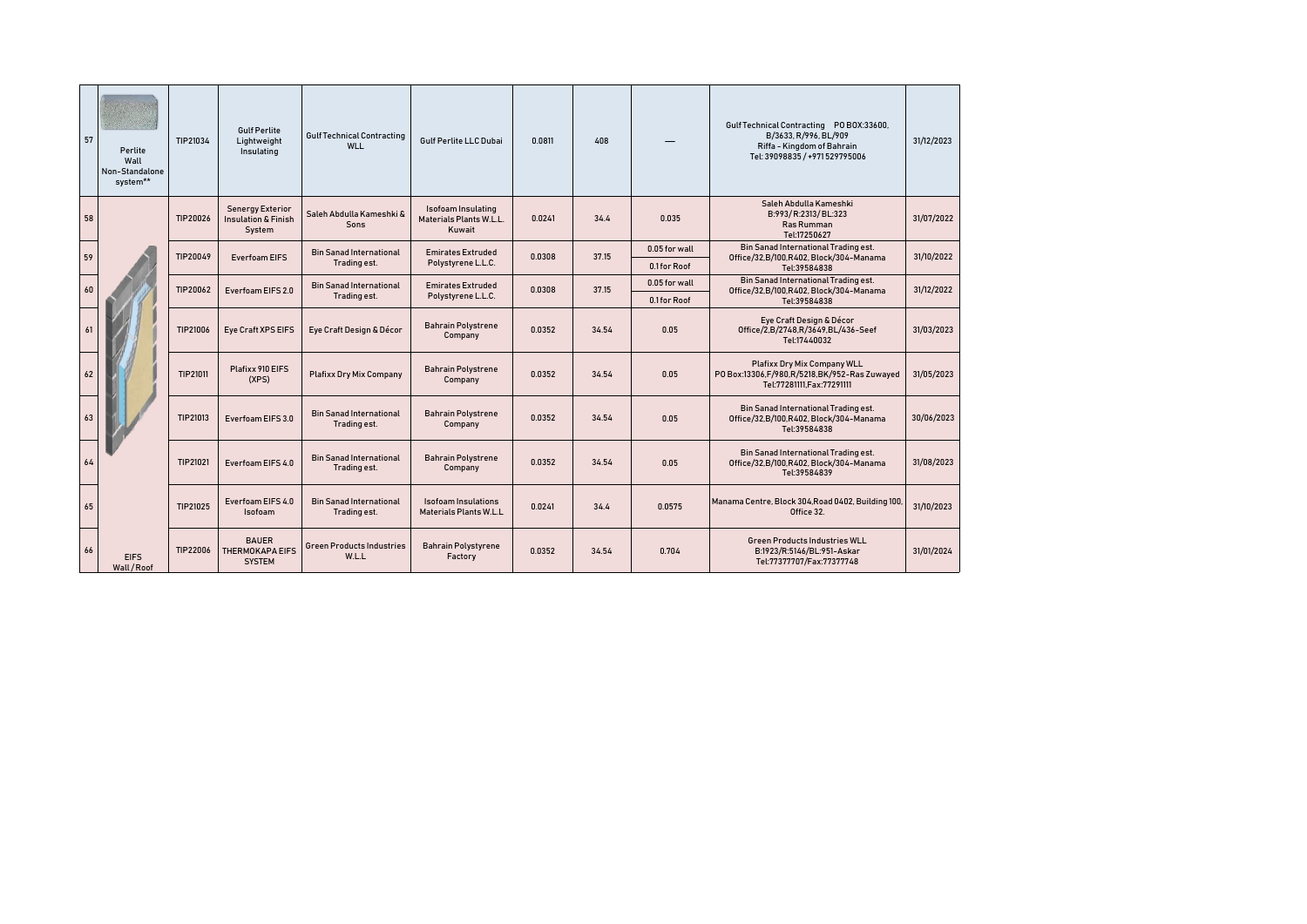| 67 |                     | TIP20031 | <b>KANS INSULATION</b><br><b>SMART SYSTEM</b>                       | KANS Contracting Co.<br>W.L.L.                   | <b>Bahrain Polystyrene</b><br>Factory                    | 0.0371 | 22.8  | 0.06  | Kans Contracting Co. W.L.L.<br>F:305/B:13/R:338-UM ALHASSAM<br>Tel:17704218                                                    | 31/08/2022 |
|----|---------------------|----------|---------------------------------------------------------------------|--------------------------------------------------|----------------------------------------------------------|--------|-------|-------|--------------------------------------------------------------------------------------------------------------------------------|------------|
| 68 |                     | TIP20035 | <b>Senergy Exterior</b><br><b>Insulation &amp; Finish</b><br>System | Saleh Abdulla Kameshki &<br>Sons                 | <b>Bahrain Polystyrene</b><br>Factory                    | 0.041  | 17.74 | 0.06  | Saleh Abdulla Kameshki<br>B:993/R:2313/BK:323<br>Ras Rumman<br>Tel:17250627                                                    | 31/08/2022 |
| 69 |                     | TIP20036 | <b>Senergy Exterior</b><br><b>Insulation &amp; Finish</b><br>System | Saleh Abdulla Kameshki &<br>Sons                 | <b>Hapri Insulation Materials</b><br>Manufacturing       | 0.0231 | 48    | 0.035 | Saleh Abdulla Kameshki<br>B:993/R:2313/BK:323<br>Ras Rumman<br>Tel:17250627                                                    | 31/08/2022 |
| 70 |                     | TIP20037 | <b>Senergy Exterior</b><br><b>Insulation &amp; Finish</b><br>System | Saleh Abdulla Kameshki &<br>Sons                 | <b>Hapri Insulation Materials</b><br>Manufacturing       | 0.041  | 17.74 | 0.06  | Saleh Abdulla Kameshki<br>B:993/R:2313/BK:323<br>Ras Rumman<br>Tel:17250628                                                    | 31/08/2022 |
| 71 |                     | TIP20042 | ThermECO EIFS                                                       | Amna Insulation &<br>Chemicals                   | <b>Bahrain Polystyrene</b><br>Factory                    | 0.0407 | 17.74 | 0.06  | Amna Insulation & Chemicals<br>B/4433, R/475, BL/604-Sitra - Kingdom of Bahrain<br>Tel: 17260053 / Fax:17731321                | 30/09/2022 |
| 72 |                     | TIP20046 | <b>BAUER</b><br>THERMOKAPA EIFS<br><b>SYSTEM</b>                    | <b>Green Products Industries</b>                 | <b>BAUER-PETROCOLL SA</b><br>CEHMICAL<br>INDUSTRY/GREECE | 0.0405 | 17.74 | 0.06  | Green Products Industries WLL<br>B:1923/R:5146/BL:951-Askar<br>Tel:77377707/Fax:77377747                                       | 31/10/2022 |
| 73 |                     | TIP20048 | <b>Terraco EIFS</b>                                                 | <b>Green Innova Trading</b>                      | Terraco UAE Ltd.                                         | 0.0405 | 17.74 | 0.06  | Green Innova Trading<br>Office/850,R/425,BI/404-Sanabis<br>Tel:17600334                                                        | 31/10/2022 |
| 74 |                     | TIP20056 | Plafixx 910 EIFS<br>(EPS)                                           | Plafixx Dry Mix Company -<br><b>Bahrain</b>      | <b>Bahrain Polystyrene</b><br>Factory                    | 0.041  | 17.74 | 0.06  | Plafixx Dry Mix Company WLL<br>P0 Box:13306,F/980,R/5218,BK/952-Ras Zuwayed<br>Tel:77281111.Fax:77291111                       | 30/11/2022 |
| 75 |                     | TIP20063 | ThermECO Pro EIFS                                                   | Amna Insulation &<br><b>Chemicals</b>            | <b>Bahrain Polystyrene</b><br>Factory                    | 0.0407 | 17.74 | 0.06  | Amna Insulation & Chemicals<br>B/4433, R/475, BL/604-Sitra - Kingdom of Bahrain<br>Tel: 17260053 / Fax:17731321                | 31/12/2022 |
| 76 |                     | TIP21003 | CapaTECT EIFS                                                       | <b>Building Matrix</b>                           | <b>Bahrain Polystyrene</b><br>Factory                    | 0.0407 | 17.74 | 0.06  | <b>Building Matrix</b><br>F/11, B/5194, R/575, BL/5194-Sitra - Kingdom of<br>Bahrain<br>Tel: 17737300 / Fax:17737311           | 28/02/2023 |
| 77 |                     | TIP21004 | <b>NOVA EIFS</b>                                                    | <b>Building Matrix</b>                           | <b>Bahrain Polystyrene</b><br>Factory                    | 0.0407 | 17.74 | 0.06  | <b>Building Matrix</b><br>F/11, B/5194, R/575, BL/5194-Sitra - Kingdom of<br><b>Bahrain</b><br>Tel: 17737300 / Fax:17737311    | 28/02/2023 |
| 78 |                     | TIP21007 | Eye Craft EPS EIFS                                                  | Eye Craft Design & Décor                         | Eye Craft Design & Décor                                 | 0.0407 | 17.74 | 0.06  | Eye Craft Design & Décor<br>Office/2,B/2748,R/3649,BL/436-Seef<br>Tel:17440032                                                 | 31/03/2023 |
| 79 |                     | TIP21022 | <b>DMC EIFS System</b>                                              | Alhujub for the sale of<br>building materials    | <b>Bahrain Polystyrene</b><br>Factory                    | 0.041  | 17.74 | 0.06  | AlHujub for the sale of building materials<br>F/11,B/931,R/2227, BL/1022-Damistan<br>Mob:66385732                              | 30/09/2023 |
| 80 |                     | TIP21026 | Everfoam EIFS EPS<br><b>Wall System</b>                             | <b>Bin Sanad International</b><br>Trading est.   | Plastbau Arabia LTD, Co.<br><b>KSA</b>                   | 0.0376 | 20.69 | 0.06  | Bin Sanad International Trading est.<br>Office/32,B/100,R/402, Block/304-Manama<br>Tel:39584839                                | 31/10/2023 |
| 81 |                     | TIP21031 | <b>MITCO EIFS</b>                                                   | <b>Modern Insulation</b><br>Technology Co. MITCO | <b>Bahrain Polystyrene</b><br>Factory                    | 0.041  | 17.74 | 0.06  | Modern Insulation Technology Co.<br>B/791,R/425, Block/404-Sanabis<br>Tel:33687771                                             | 30/11/2023 |
| 82 |                     | TIP22005 | MITCO EIFS Pro                                                      | <b>Modern Insulation</b><br>Technology Co. MITCO | <b>Bahrain Polystyrene</b><br>Factory                    | 0.0376 | 20.69 | 0.05  | Modern Insulation Technology Co.<br>B/791,R/425, Block/404-Sanabis<br>Tel:33687771                                             | 31/01/2024 |
| 83 | <b>EIFS</b><br>Wall | TIP22015 | <b>Bader PU Foam</b><br>Insulation                                  | Bader Trading &<br>Contracting Co. W.L.L.        | Pearl Polyurethane<br>System LLC<br><b>UAE</b>           | 0.0376 | 20.69 | 0.05  | Kans Trading Co.<br>Flat 305/Building 13/Road 338/Block 339-Umm<br>Alhassam<br>Kingdom of Bahrain<br>Tel:17704218/Fax:17704218 | 31/03/2024 |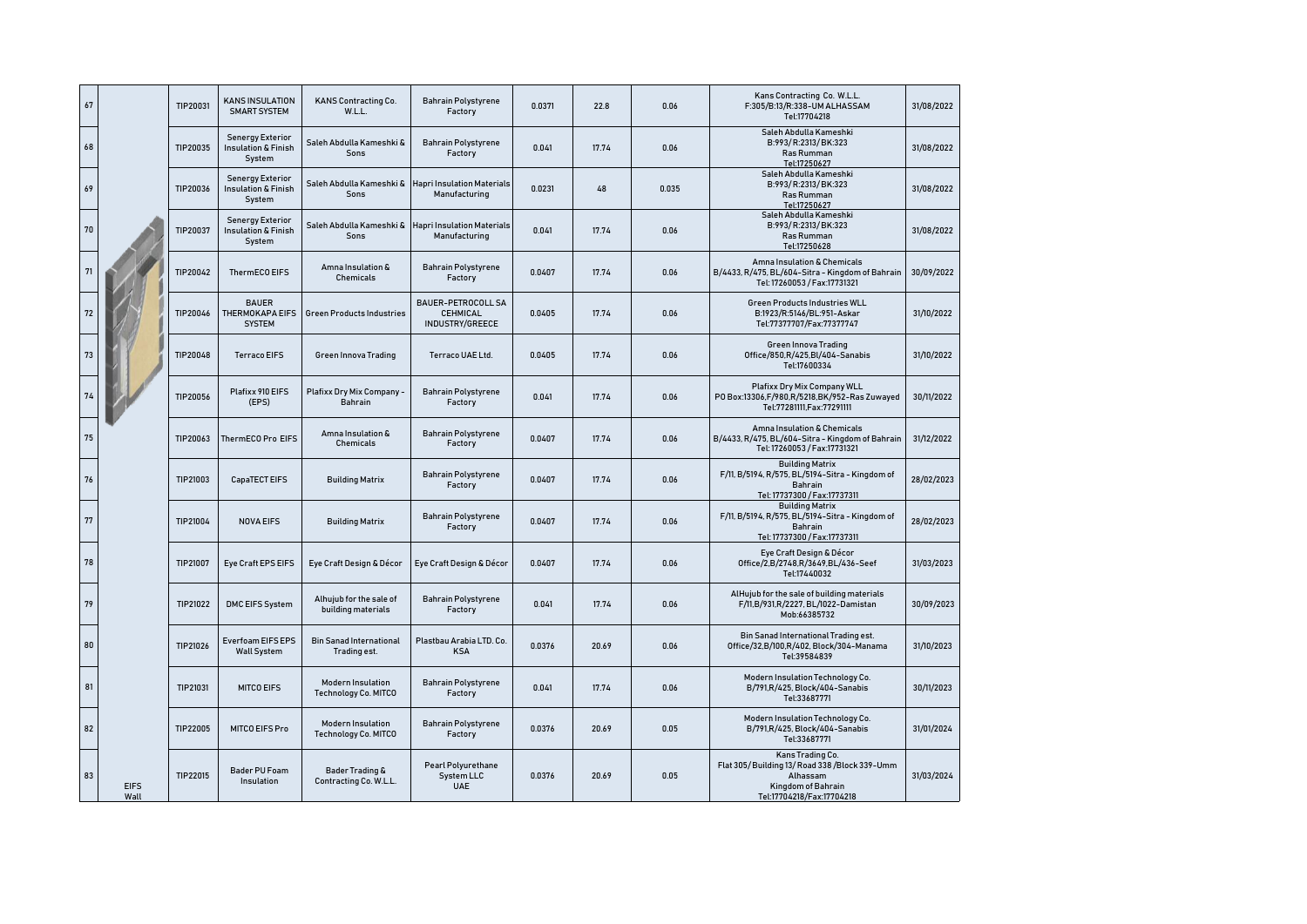|    | <b>EIFS</b><br>Wall                                                                                        | TIP22001 | EVEROX NON-<br><b>COMBUSTIBLE EIFS</b>            | <b>Bin Sanad International</b><br>Trading est.                                                                   | Saudi International<br><b>Insulation Manufacturing</b><br>Co. | 0.0367                                  | 38.42 | 0.05                                                    | Bin Sanad International Trading est.<br>Office/32,B/100,R/402, Block/304-Manama<br>Tel:39584839                                                        | 30/05/2022 |
|----|------------------------------------------------------------------------------------------------------------|----------|---------------------------------------------------|------------------------------------------------------------------------------------------------------------------|---------------------------------------------------------------|-----------------------------------------|-------|---------------------------------------------------------|--------------------------------------------------------------------------------------------------------------------------------------------------------|------------|
| 85 | <b>BAU Panel</b><br>Construction<br>System<br>Wall / Ceiling<br>Non-Standalone<br>system**                 | TIP21009 | <b>BAU Panel</b><br><b>Construction System</b>    | Saleh Al Abdullah Al<br>Muhanna & Partners<br><b>Trading &amp; Contracting Co-</b><br><b>Foreign Branch</b>      | <b>NOK Home Building</b><br><b>Materials Trading LLC</b>      | 0.1333                                  | 16.9  | 0.03 of concrete<br>$+0.14$ of EPS<br>+0.03 of concrete | Saleh Al Abdullah Al Muhanna & Partners Trading &<br><b>Contracting Co-Foreign Branch</b><br>Muharraq-Kingdom of Bahrain<br>Tel: 66955403/<br>38349482 | 31/05/2023 |
|    |                                                                                                            |          | <b>Smart Wall Panel</b>                           | <b>Green Products Industries</b>                                                                                 | <b>Green Products</b>                                         | 0.0255 For PIR                          | 32.8  | 0.038                                                   | Green Products Industries W.L.L.                                                                                                                       |            |
| 86 | SmartWall<br>Wall                                                                                          | TIP21010 | <b>Insulation System</b>                          | W.L.L                                                                                                            | <b>Industries W.L.L</b>                                       | 0.1342 For<br><b>AAC Facer</b><br>Board | 592.9 | 0.008                                                   | B/1923, R/5146, BL/951-Askar - Kingdom of Bahrain<br>Tel: 77377707 - Fax: 77377747                                                                     | 31/05/2023 |
| 87 |                                                                                                            | TIP21014 | <b>Everfoam EIFS Soffit</b><br>Carpark            | <b>Bin Sanad International</b><br>Trading est.                                                                   | <b>Bahrain Polystyrene</b><br><b>Factory</b>                  | 0.0352                                  | 34.54 | 0.05                                                    | Bin Sanad International Trading est.<br>Office/32,B/100,R402, Block/304-Manama<br>Tel:39584838                                                         | 30/06/2023 |
| 88 |                                                                                                            | TIP21018 | <b>Thermo Parking EIFS</b>                        | Amna Insulations and<br>Chmicals                                                                                 | Modern Trading Co.<br>W.L.L.                                  | 0.0241                                  | 34.4  | 0.035                                                   | Amna Insulation & Chemicals<br>B/4433, R/475, BL/604-Sitra - Kingdom of Bahrain<br>Tel: 17260053 / Fax:17731321                                        | 31/07/2023 |
| 89 | <b>Smart Soffit</b><br>Soffit                                                                              | TIP21020 | <b>Everfoam EIFS Soffit</b><br>Carpark 2          | <b>Bin Sanad International</b><br>Trading est.                                                                   | <b>Bahrain Polystyrene</b><br>Factory                         | 0.0352                                  | 34.54 | 0.05                                                    | Bin Sanad International Trading est.<br>Office/32,B/100,R402, Block/304-Manama<br>Tel:39584838                                                         | 31/08/2023 |
| 90 | <b>Sandwich Panel</b><br>Wall/Roof                                                                         | TIP21029 | Polyisocyanurate(Pl<br>R) Sandwich Panel          | Al Zulaikhi W.L.L.                                                                                               | <b>Isotherm Insulations</b><br>FZC.                           | 0.024                                   | 48.29 | 0.05<br>0.075                                           | Al Zulaikhi W.L.L.<br>B/3096, R/1448-Hamala<br>Kingdom of Bahrain<br>Tel:17422054                                                                      | 31/07/2023 |
| 91 | <b>Thermal Plaster</b><br>Wall                                                                             | TIP21012 | Thermorender-<br>Plafixx 900                      | <b>Plafixx Dry Mix Company</b>                                                                                   | <b>Plafixx Dry Mix Company</b>                                | 0.08219                                 | 413.8 |                                                         | Plafixx Dry Mix Company WLL<br>P0 Box:13306,F/980,R/5218,BK/952-Ras Zuwayed<br>Tel:77281111, Fax: 77291111                                             | 31/05/2023 |
| 92 | Politerm Light<br>Concrete (PLC<br>250 Aquacrete)<br>Roof/Ceiling/<br>Soffit<br>Non-Standalone<br>system** | TIP20021 | Politerm Light<br>Concrete (PLC 250<br>Aquacrete) | Amna Insulation &<br>Chemicals                                                                                   | Amna Insulation &<br><b>Chemicals</b>                         | 0.094                                   | 266   | 280 for Roof<br>130 for ceiling/<br>soffit              | Amna Insulation & Chemicals<br>B/4433, R/475, BL/604-Sitra - Kingdom of Bahrain<br>Tel: 17260053 / Fax:17731321                                        | 31/05/2022 |
|    |                                                                                                            |          |                                                   | **Product shall be supported by other certified insulation materials so that it can achieve the required U-Value |                                                               |                                         |       |                                                         |                                                                                                                                                        |            |